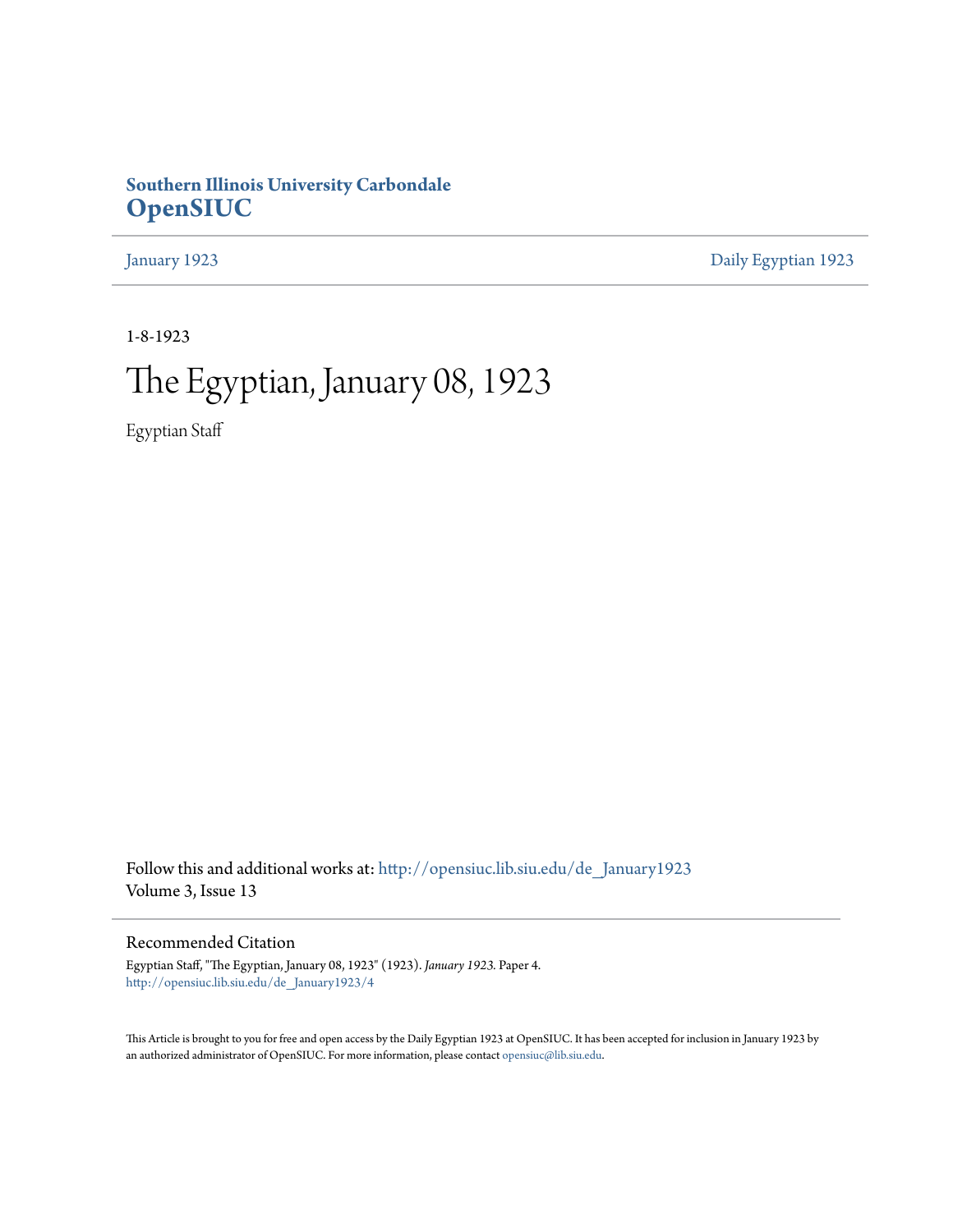# TAE FGYDTIAN Read by Four Thousand Students. Faculty and Friends of the School.

Carbondale, Illinois, Jan. 8, 1923

**Grid Captain for 1923** 

# The Corn Show A Success

The corn show which was under the management of the Ag Club was a huge success. The exhibits were beautifully arranged in the northwest corridor of the Main Building on first floor. The entire corridor was decorated with evergreens, bitter-sweets, hollies and mistletoe. finished up with Maroon-White crepe paper and alfalfa from the state farm. Altogether it made a very beautiful ar rangement and its radiations of the Xmas spirit was felt by the entire school.

But while the entire school is proud of the Corn Show's success this year, we are informed by the Ag Club that it is to be an annual affair and that next year it will be much higger and better. Instead of the \$50 cash prizes given this year, they plan to give \$300 in cash prizes next year with one pure bred Holstein calf for sweepstake prize.

The following are the winners of prizes:

Yellow Corn

First Prize-Vivian Parrish, Carbondale-Pure bred Duroc Jersey pig.

Second Prize-John Bigham, Pinckneyville-\$10.00.

Third Prize -- Roseve McNeil, Thompsonville-\$7.50

Fourth Prize - Roscoe Etherton. Murphysboro-\$5.00.

Fifth Prize-Clinton Wiswill, Car $bondale - $2.50$ .

## White Corn

First Prize-Delbert Wiggs, Maltanda-Pure bred Duroc Jersey Pig. Second Prize-Roscoe Etherton.

Murphyshoro-\$10.00. Third Prize-Ina Galbraith. Thomp-

sonville-\$7.50. Fourth Prize-Lydia Ellen Moulton.

Carbondale-\$5.00

 $=$   $-$ 

Fifth Prize-Clarence Arnold, Carbondale-\$2.50.

Go to it, Ag Club; we like your nep and your way of putting things ever. We're for you.

## STUDENT MARRIED BY MOTHER

Miss Winifred Kugler and Ray here, Dansman were married Christmas day ir, Pinakneyville. M'ss Kugler's mother performed the ceremony. Mrs. Kugler is the only woman Justice of the Peace in Illinois. The bride is also the daughter of the late Solon Kugler.

The bride and groom are members of the Normal Senior class. They in- there. tond to make their home here for the rest of the school year.

# Mac Recommends Eighteen Players for Letters and Sweaters

 $H<sub>2</sub>$ 

At a meeting of the football lettermen held just prior to the Xmas holidays, Glenn Fishel, the fighting tackle, was elected generallissmo of S. I. N. U. football for 1923. The dictatorship could hardly have been vested into better hands than those of the fighting lineman. For two years Fishel has starred on the forward wall of the Crimsons and his brilliant work there has more than once staw ed off defeat and inspired his fellow forwards to get in and fight. Glenn played tackle and was accorded the honor of a berth with the all-stars of ast season for his stellar work at 'hat position. If Fishel's leadership He  $_{0}$ ualities even so much as attempt to Du mock his playing qualities, well, look Hu out McKendree, Cape and Shurtleff, <sup>1</sup>.4.1 or the goblins, meaning Cap Fishel, W will get you if you don't. ് ല

**Glenn Fishel Chosen** 

## WHIZZES TO ENGAGE SPARKS HERE FRIDAY NIGHT

The S. I. N. U. quintet plays its next game with Sparks College on the local Gym floor next Friday night. home by the Whizzes since Dec. 12. when they smothered the Pinckneyville five with an overwhelming defeat.

The team will begin the new year with a standing of five games won and two lost. Having defeated Pinckneyville Cairo, Arkansas Aggies, Denver Indians and Carterville, The ing to Jonesboro, Ark., and the the title games Memphis Tenn., Y. M. C. A teams.

The schedule for the remainder of the season is as follows:

Fri. Jan. 12-Sparks College, here. Fri, Jan. 19-McKendree, here. Fri. Jan. 26-Cape Girardeau,

here  $27 - C$ a pe  $Sat.$ Girardeau, Jan

- Thurs. Feb. 1-Charleston, there. Fri. Feb. 2-Sparks, there.
- Mon. Feb. 5-Arkansas Aggies, here
- Fri. Feb  $9 - C$ a pe Girardeau. there. Feb. 10-Cape Girardeau. Sat.
	-
	- Fri. Feb. 16-McKendree, there. Fri. Feb. 23-Charleston, here.

Coach McAndrews has recommended eighteen men for letters and sweaters for their performance  $\alpha$ the griditon last season. Ray Hamilton is included with these eighteen. as the dynamic little manager has justly earned such recognition as manager of the team. The sweaters and letters have been ordered and will be awarded as soon as they arrive The men who will receive the awards are:

| Hamilton, (Cap) | Henson              |
|-----------------|---------------------|
| McIlrath        | Hodge               |
| F.shel          | Huss                |
| Hendy           | Lee                 |
| Dunn            | Hale                |
| Hunter          | Goforth             |
| Allan           | <b>Eixenstien</b>   |
| Willoughby      | Henderson           |
| Cox             | <b>Ray Hamilton</b> |
|                 |                     |

## ORGANIZATION OF CLASS TEAMS FOR THE **CHAMPIONSHIPS BEGUN**

Coach McAndrews has issued a call This will be the first game played at for the organization of the class basket ball teams. The various exequtives are urged to get their teams together and arrange for practices and schedules. All persons interested in competing with the class teams should report to the president of their class immediately. Games played between the teams will determine the champion aggregation of the school. two games lost were dropped while it is understood that the teams will the team was on its holiday tour, los- begin preparation immediately for

A set of rules governing the competition has been given out by Coach Mac and these rules must be strictly adhered to by both teams and players. The rules are so framed as to eliminate any chance of unfair competition. They are as follows:

1-No student shall compete in the interclass basket ball games unless he has successfully carried at least three subjects in the term preceding the term of competition.

2-Students who are not carrying least three subjects during the term of competition are ineligible. 3. Students must align themrelves with the class to which they belong according to the president's classification of students.

 $4$ -No student belonging to the Nor- class competition.

# **New Enrollment Mark Reached**

No. 13

**Budget** Commission Recommends \$517,000.

Enrellment at the Normal has hit a new highwater mark.

The largest attendance for a winter term in the school's history is revealed by the figures, 913.

This is 200 more than the winter term last year. It is a good enrollment and not since 1916 has an attendance for the winter term approached this mark.

It is believed the enrollment will go over the 950 mark this week. The end of vacation vivors found students ill and for various other reasons a number will probably enroll today or tomorrow.

With each successive term at the school bringing the enrollment higher each time at the largest Normal in Illinois, the budget commission at Springfield last week increased the appropriations for the school to \$518. 000, more than \$100,000 more than the previous biennial allottment. Approval of the state legislature is all that remains to make this fund available.

This means the school, if the budget survives, will have to spend for maintenance, salaries and all operating expenses, more than \$250,000 annually. In the appropriation is also a 310,000 driveway improvement appropriation.

## TAKEN FROM THE DAILY ILLINI  $-$ of the $-$

# $U$  of  $U$

Greetings From Egypt Dear Ben: Last week I attended an Informal dance at the Carbondale Normal and saw Deneen Watson '24 there for the wrestle in one of Zom's Tuxedoes. He is reported to have anid "They all wear Tuxedoes to the donces at the University of Illinois." Chaperones prevented a second Herrin massacre and he was permitted to remain because of the girl-from-

mal squad can compete in the interlass games

home.

5-Any player who has voluntarily stopped practice with the Normal squad is ineligible for the class teams

6-Any player who has been dismissed from the Normal squad by the action of the coach is eligible for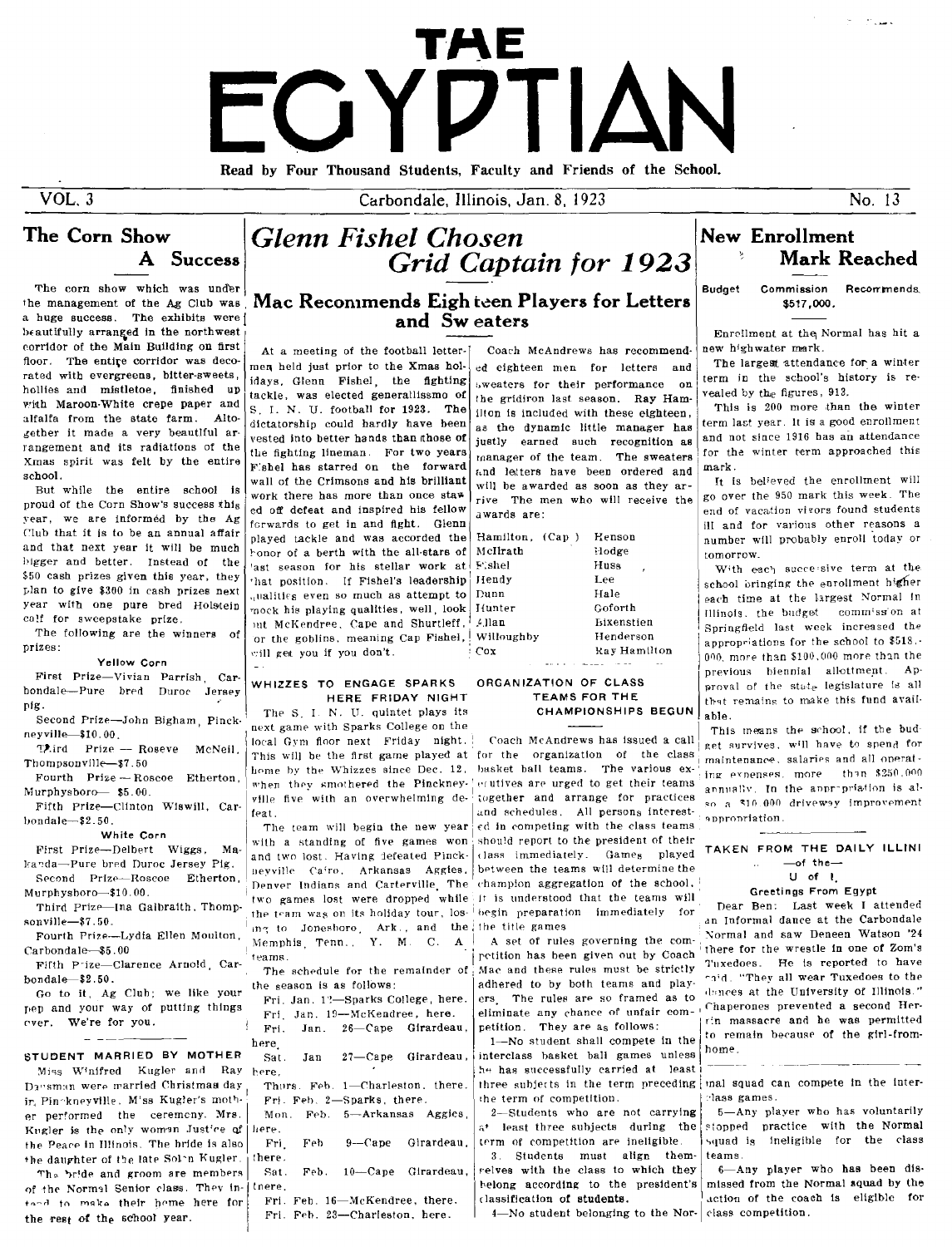Page Two

## THE SPIRIT OF '75

From Stewart's "Parody Outline of History."

L etters of a Minute Man in the Man ner of Ring Lardner.

Letter Number Two.

Friend Ethen-

No matter what a married man does in this world be gets in wrong & I suppose if I was to die tonight Pruderer would bawl me out for not haring let her know I was going to  $d_i$  i<sub>t</sub>  $f$  just because I joined the minit men the other eve. Sho has been acting like as if I had joined the Baptist Church & I bet you are saying what in the h-Il is a minit man. Well, Ethen I will tell you. The other night I says to Prudence I think I will drive over to Lexington to get shodd. Bessy is ane horse see Ethen. We'l she says you will do nothing of the kind because all you want to do in Lexington is get a snoot full and if you think I am going to wate up all night while you get boiled well you have another guess coming. She says the last time vou had bessy shodd the navbers are talking about it net & I savs do you n ean because I & Charley Davis was singing & having a little fun & she says no because nobody wouldn't call that singing & do you call it a little fon when you brought Bessy up stares with you to show me how well she had been shodd at 3 a.m. in the merning answer me that which is only as far as the stares & I did it Fthen because we didnt bring Bessy only as far as the stares& I did it because Charley had been drinking a little to much & I didnt want to iritate him because the way to handle "runks is to not iritate them they are only worse only yo - cant tell a woman that & they think the way to handef drunk; is to look him in the eye & say arent you ashamed of yourself which only iritates him the more. Wel I says I am rot going to thalf n) horse of mine going a round 1/2 shodd at the time & Prudence says well I am not going to have no husband of mine going around 1/2 shot al the fime & I says I will not go near Charley Davis this time because I have learnt my lesson & she says all right if you will promise to not go near Charley Davis you can go & when I got to Lexington I thought I would stop in the tavern a min. just to say hulloh to the boys because if a fello doesnt stop in the taverin to say hullch to the boys who are just as good as he is they are lible to say h<sub>a</sub> has a swelt hed & is to proud to stop in the taverin to say hulloh to the boys. Who are just as good as he is. Well I didn't have and i dear that Charley Davis would be there because I had told Prudence I wasnt going to Dr. W. A. Brandon, '01 go near him & just because I said that I cant be expected to sneek into toun like as if I was convick can I Ethen. Well the taverin was crowd " & they had all got a good start & the

# THE EGYPTIAN

long and short of it was that the 1st explain it to you until I see Charley person I saen was Charley Davis & again because he didnt make it very be say; bulloh there pink whiskers clear that night. Well after a while you are just in time to join the mint we woke the Boston fish up & we all annual Christmas party on December men which is only a nicked name he went home & I was feeling pretty has for me because my whiskers are good on acct. it being such a nice red br wn. No I says I cannot join night & all the stars being out & etc. anything tonight fellows because 1 & when I got home I say Prodence must so right back home & he says guess what happened & she says I no you dont joint the minit men now can guess & I says Prudence I have some day you wont have no home to been elect it ; min't man & she says go h me to & I says what do you well go on up starrs & sitep it off mean I wont have no home to go home  $\&$  says sleep what off  $\&$  she says step to and he says because the Brittish talking so loud & she says to go to are going to him dawn all the homes ied & I says I am talking in conof we farmers because we will not s 1<sup>1</sup> versational tones & she says well you them any food but first you had better must be conversing with somebody in have a drink. Well Ethen a fell, dine. Boston & savs do you mean that little like to be a sissoy about taking 1 blond on Peeron St. & Ethen she drink does he & then I says now fellos went a 1.000.000 mi, up in the air & I must go home & then a counte of I seen it wasnt no use to try  $\&$  tell more lellow come in & they said Ed her that the reason I was feeling good you wont go home till we have brought was on geet, having drank a Boston you a drink & elect it you to the swelt hed to sleep without feeling minut men will you and I said no but any affects & I bet the next time I ing pretty good & after a while Ssaid as much if he doesnt feel the affects now fellow I must go home & Charley as if he was brought home in a stuper Davis says to me Ed before you go I want to have you shake hands with my friend Tom Duffy who is here from dont hunw when they are well of Boston & he will tell you all about the minit men & you can join tonight. but look out or he will drink you under the table because he is the worst Joh in Ebston & I savs sure only I remember what happened last time & I would like to see anybody from Buston drink me under the tabel <sup>2</sup> het vou & I Ethen if that fellow is a fish then my grandmother is the prince of whales & let m<sub>2</sub> tell you what happened. After we had drank about 4 or 5.1 step he was getting sort of wite & I says well Boston lets se'le down now to some good steddy drinking & ho says listen & I says what  $\&$  he savs listen  $\&$  f says what & he says do you know my wife & I have no & ha sava listen & I sava what & he says shes the best little we man in the world & I says sure & he says what did you say & I says when & he says you have insult it my wife the best little woman in the world & he begun to cry & we had only had a bout 1 qt & wouldnt that knock you for a cockide gool Fihen only I suess you arent surprised knowing how much I can helt with out feeling any affects. Well I was feeling pretty good on acct. of drinking the pride of Boston under the tabel & not feeling any affects only I was feeling good like a fello naturely feels & the fellos kind of made a lot of fuss on acct. me drinking him under the dabel so I couldn't very well of gone home then & after a while Charley Davis made a speach & well comed m<sub>2</sub> into the minit men & so I am a minit man Ethen but I cant exackly

Carbondale. Ill. **Specialties** EYE, EAR, NOSE, THROAT Glasses Fitted

must go home right after that. Well get a chanct I am going to snooted & I was just kidding her about that blond an Elecon St. Some women Ethen & I hat that guy from Bostons Tom Duffy I mean wife without she was in Predences shoes instead of her having married a man what cant holt no more than a qt. without heing

> brought hime in a stuper. Best rdgs. ED. Latter Number Three will appear

in this space next week.

Minister: Do you attend a place of worshin? John Heck: Yes. I'm on my way

her house now

Freshie at basket ball game: (The referee had called a foul ) But where are the feathers?

Inis Hearn, You goose, don . you know this is a picked team?



The Art Appreciation Club had its 10th, 1922, at Thompson's Lake. The Club extends a vote of thanks to Miss Sarah Mitchell for the use of the cottage. The boys made a roaring fire in the grate, and the decorating committee dressed the Christmas tree and decirated the interior with evergreens and bells. Barney. Robinett played Santa Claus dispensing gifts with all the graciousness of a real Santy. Many games were played all dainty refreshments were served. Every one pronounced it a great showss. Miss Williams chaperoned the party

"Emilie did I not see vou sitting on Max's lap last night?" asked the mother.

"Yes," replied Emilie, "and it was very embarrassing, I wish vou Ladn't told me to '

"Good heavens." exslaimed the then we got to singin, & we was got right because a felio gets blamed just mother. "I never told you to do anything of the kind."

"You d'd, mother," insisted Emilie "von told me that if he attempted to be sentimental I must sit on him."

# .<br>Tricht finglich in der Legelen in der Berling der der eine Trichte der Legelen der Preisen der Legelen in der B. Y. P. U.

All students are invited to attend the services every Sunday at 6:30.

*INTERNATIONAL* 

Evening Services at  $7:30$ 

THE REPORT OF RECEIVED AND DESCRIPTION OF THE CONDITIONS OF PROPERTY OF A REAL



Hemstitching, Cloth Covered Buttons, Pleating all Kind.

Work Guaranteed Phone 263 Unstairs Prices Moderate

# SETTLEMOIR SHOE HOSPITAL

**ACROSS FROM POSTOFFICE** 

**Best and Busiest** Sewed Soles and Rubber Heels a specialty.

Work done while you wait.

Phone 252Y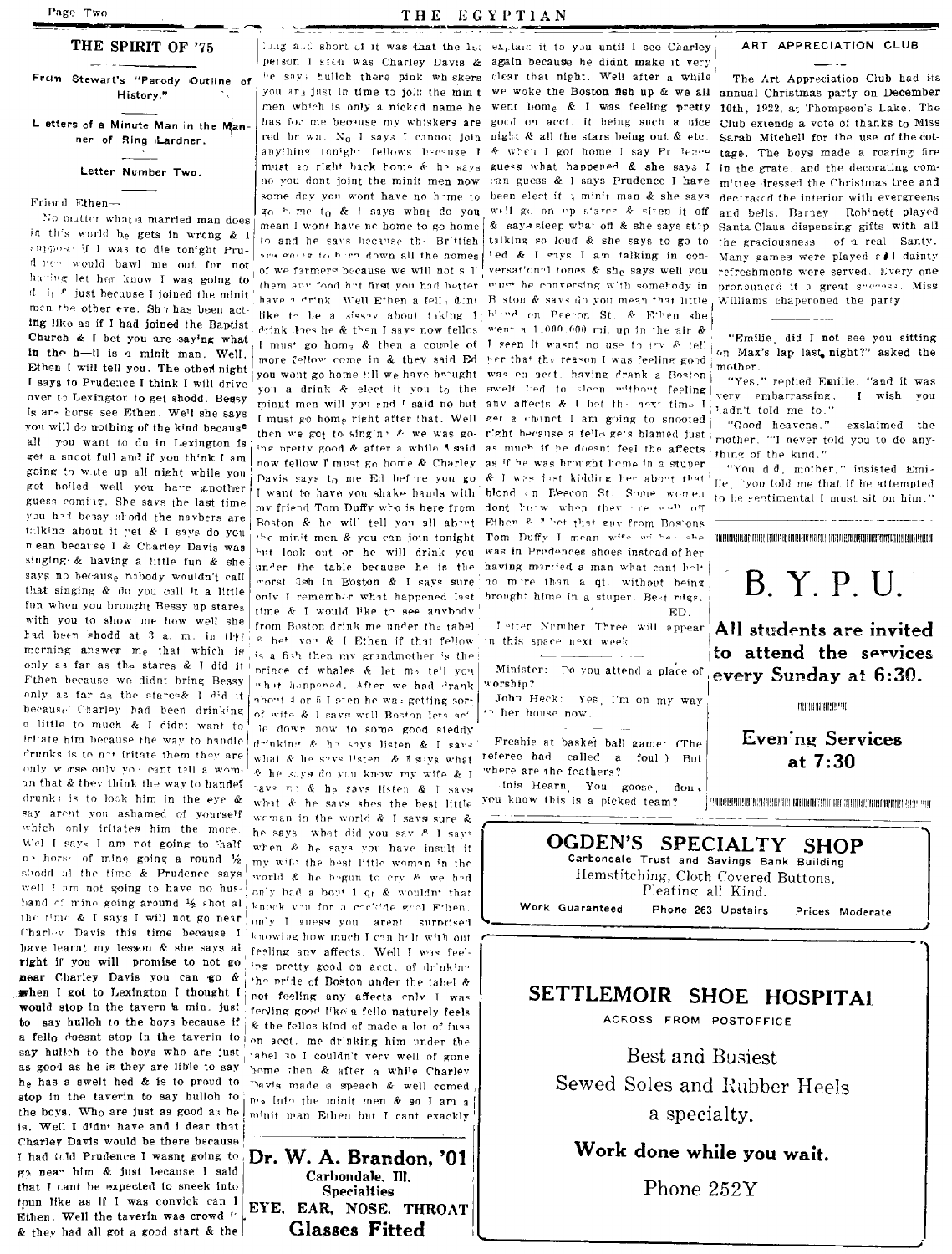IIlIUUllIIlIlIlIlIlI!llInUlIIIIIIIIIIIIIIJlll'IIlIlllllIllUUJUUlIJUIllIlIlIlIllIIllIIIIllIllIIlIlIllIlIlIlIUIllJUIIIIIIIII11111111111111111101111111111111111111011111111111111111111111111111111111 rience. At the end of the journey most Important of all, the heavy gate -:-- **THE RADIATOR -:-**

 $\frac{1}{2}$  and the measure of the Radiator Column to radiate the wit and wis- of the trip. He contains the centrin's this protty retreat in spite of the containst the protocolumn to radiate the wit and wis- of the trip. He We shall endeavor in the Radiator Column to radiate the wit and wis- of the trip. He quotes the captain's this pretty retreat, in spite of the dom of our faculty members and the students in general. It is hoped that  $\log_{1$ the Egyptian readers will experience real enjoyment in all that finos a place "bit" for the price on an outside few minutes walk in one direction

I

Visit

In compliance with your request seasickness, to travel with as much supposed to take daily, expects his one of the wonders of the Euro-<br>this material is submitted to you for comfort as on land.

in Europe the past summer. In such In Europe the past summer. In such a the very midst of cosmopolitan city and the sect in the very midst of cosmopolitan city a trip one's first experience is neces. panionship with one or more may be  $\left| \begin{array}{ccc} 5:30 & a. & m$ sarily of a marine nature. Whether a manufold of the enjoyment of the that early date is undestrable for the movement to describe the beauty<br>the trip is enjoyed or not depends up. voyage. However, to be a good travel comp on one's reaction to the motion of the 'ener is to be a good sport and to as <br>
ship. If one's "sea legs" are sea cept gracefully whatever condition is<br>
worthy the time from six to ten days incident to the trip.<br>
worthy th ionship, for most people who travel, ocean voyage, tipping is an item to regist for his interest in keeping pas- Midway Plaisance connecting the lake are very interesting and friendly, be thought about. One of the many sengers from the class of the "great front and parks of Chicago give a too. Life on board the big Atlantic distressing features of seasickness is unwashed." The deck steward who | suggestion only of the beauty and liners is not dissimilar to life in a the good money it costs in very sub-<br>luxurious hotel-the same magnificant stantially expressing appreciation of places your chair on deck and serves place Etoile. Place de la Concord, luxurious hotel--the same magnificent stantially expressing appreciation of bouillon at 11 a. m. and strong tea Garden of the Tuilleries, and the

rooms with plenty of fresh air enable pares scalding hot sea water for the busy and noisy section of the Place<br>the wealthy traveller, immune from bath that every ocean traveller is de l'Opera. My dear Mr. Editor: the wealthy traveller , immune from bath that every ocean traveller is designed.<br>In compliance with your request seasickness, to travel with as much supposed to take daily, expects his consent



FANCY GROCERIES AND MEATS

STUDENTS' HEADQUARTERS

Pbone Orders Given Special Attention.

508 W. Co\!ege---Free Delivery---Phone 286-X

# GREETING **LANEY'S 10c STORE**

## 212 South Illinois Avenue

Desires to extend to the students a bearty New Year's Greet· ing We solicit your continued patronage and good will-and assure you the best the market affords in our line.

# LANEY'S 10 CENT STORE The Home of the Student

thing ". Your bath steward who pre- pares scalding hot sea water for the

When one lands one is very fortunate in having any resources left. nate in having any resources left.  $_{\text{counterparts}}$  in modern America.<br>But fortunately, the tipping nuisance  $_{\text{Paris}}$  is not only the synonym for has been greatly mitigated in travel great civic beauty of, a modern type,<br>on the continent.

 $e_S$  through Normandy which is  $\Delta$  most mosphere.<br>charming country of a simple beau. A description of its art treasures charming country of a simple beautarrying in this charming country, so a return to the city of Rouen, the its galleries and museums. chief city of Normandy, was made later. This cathedral city is a place<br>of great architectural interest and and the state of the state architectural interest and the state of the state architectural interest and the state of the state of the state and the state architectural interest and the state and the state architectural int beauty and deserves a real visit.

L' was Sunday night when we ar-,lived In Paris, and on ·leaving the Gare St. Lazaire, we found ourselves in the midst of a gay street carnival. This frivolity seemed Paris true to reputation, but surprise came when in less than ten minutes, I found myself in as peaceful and as quiet a retreat as country life could give. The location was in the midst of a city block, the house surrounded by gardens, my own room overlooking  $\mathbf{a}$ ; That sewed the buttnos on;<br>charming garden, overgrown, with Don't tear the collar band charming garden overgrown with Don't tear the collar band<br>vears of evergreen verdure and hold. For then the shirt is gone. vears of evergreen verdure and hold-<br>ing an old statue in its midst. Be-  $\left| \begin{array}{cc} 1 \end{array} \right|$  bay the price you ask, ing an old statue in its midst.  $B_{\Theta}$ - 1'll pay the price you ask,<br>tween me and the outside world were<br>The cash I'll promptly give-'ween me and the outside world were The cash I'll promptly a front garden, the beavy stone walls  $\frac{1}{2}$  gentle at this task. a front garden, the heavy stone walls  $\frac{1}{10}$  is gentle at this task,<br>of the buildings facing the street, and  $\frac{1}{10}$  And let the good shirt live. of the buildings facing the street, and

your room steward hopes for a gener- guarded by that French institution ous reward for depriving you of all called the concierge, or in English,<br>fresh air by keeping your port hole the porter. No noises of city traffic the porter. No noises of city traffic orders and you wonder how you fact that the location was within a room. (All readers of this article from the Montmartre district where should note that an outside room be- $\frac{1}{1}$  Paris does its gayest for the enter-<br>low Deck E "doesn't mean any tainment of visitors, or in another A TRIP ACROSS THE SEA dining rooms, even a gorgeously tiled low Deck E "doesn't mean any- tainment of visitors, or in another

this material is submitted to you for comfort as on land. The reward at the end of the journey. pean city to the American- accustom-<br>the Eyptian.—Miss Jones. It was my good for the experiment to have the  $\begin{bmatrix} \text{For those not so favored with} \\ \text{or} \\ \text{or} \\ \text{or} \\ \text{or} \\ \text{or} \\ \text{or} \\ \text{or} \\ \text{or} \\ \text{or} \\ \text{or} \\ \text{or} \\ \text{or} \\ \text{or} \\ \text{or} \\ \text{or} \\ \text{or} \\ \text{or} \\ \text{or} \\ \text{or} \\ \text{or} \\ \text{or} \\ \text{or} \\ \text{or} \\ \text{or} \\ \text{or} \\ \text{or} \\ \$ It was my good fortune to have the For those not so favored with an  $\vert$  corable time in making an appoint- ment of combining the utmost quiet privilege of spending three months abundance of money a berth down  $\vert$  ment w privilege of spending the spending three money ment with this dignitary, he may ex- and reatfulness of home atmosphere

ing the captain, and he must be paid  $\frac{1}{2}$  becauting the companion of the lake paid  $\frac{1}{2}$  widtway Plaisance connecting the lake furnishings in library, drawing, and service rendered during that expe- with milk at  $4$  p.m., and the library Palais of the Louvre must be seen to steward who never has the books you be appreciated. Grant's tomb in New<br>really want, swell the tip list. There  $\frac{1}{2}$  vory is very small and modest in really want, swell the tip list. There York is very small and modest in all is the dining room steward who comparison with the grandeur of all is tbe dining rOom steward who comparison with the grandeur of are others but the most deserving of  $\begin{bmatrix} \text{Napoleon's tomb in the Les Invalides,} \\ \text{seems to have the travellers' interest, and of course, the established of$ seems to have the travellers' interest  $\begin{bmatrix} \text{and} & \text{of} \\ \text{and} & \text{course} \end{bmatrix}$ , the cathedral of and appetite at heart. He earns what  $\begin{bmatrix} \text{of} \\ \text{of} \end{bmatrix}$  and  $\begin{bmatrix} \text{and} \\ \text{of} \end{bmatrix}$  and  $\begin{bmatrix} \text{of} \\ \text{of} \end{bmatrix}$ and appetite at heart. He earns what  $\begin{bmatrix} \text{Notice} \text{ Dame} \text{ and the} \\ \text{achis} \text{ given him.} \end{bmatrix}$ <sup>1</sup> achievement as expressed In the<br>.church of Sainte Chappelle have no Faris is not only the synonym for , but to the wanderer in the Marais and Paris , the Isle de la Cite affords revels in From Cherbourg to Paris one pass· fifteenth and sixteenth century at-

> ty A through booking to Paris on would read like a guide book Suf-<br>a steamer train gave no privilege of fice it to say that many weeks would a steamer train gave no privilege of fice it to say that many weeks would<br>tarrying in this charming country, be required to absorb the riches of

> > (To be continued next week.)

# A SHIRT TALE

From a St. L Laundry "sticker:") Laundry, spare tbls sbirt!

Make not a single tear!

.lust remove the dirt, But leave the buttons there,

- This covered me last week:
- I have no more to wear. ~'or this shirt's life I speak-
- Please handle It with care.

Twas my own clumsy hand

# Entsminger's When Thirsty Fine Ice Cream and Candies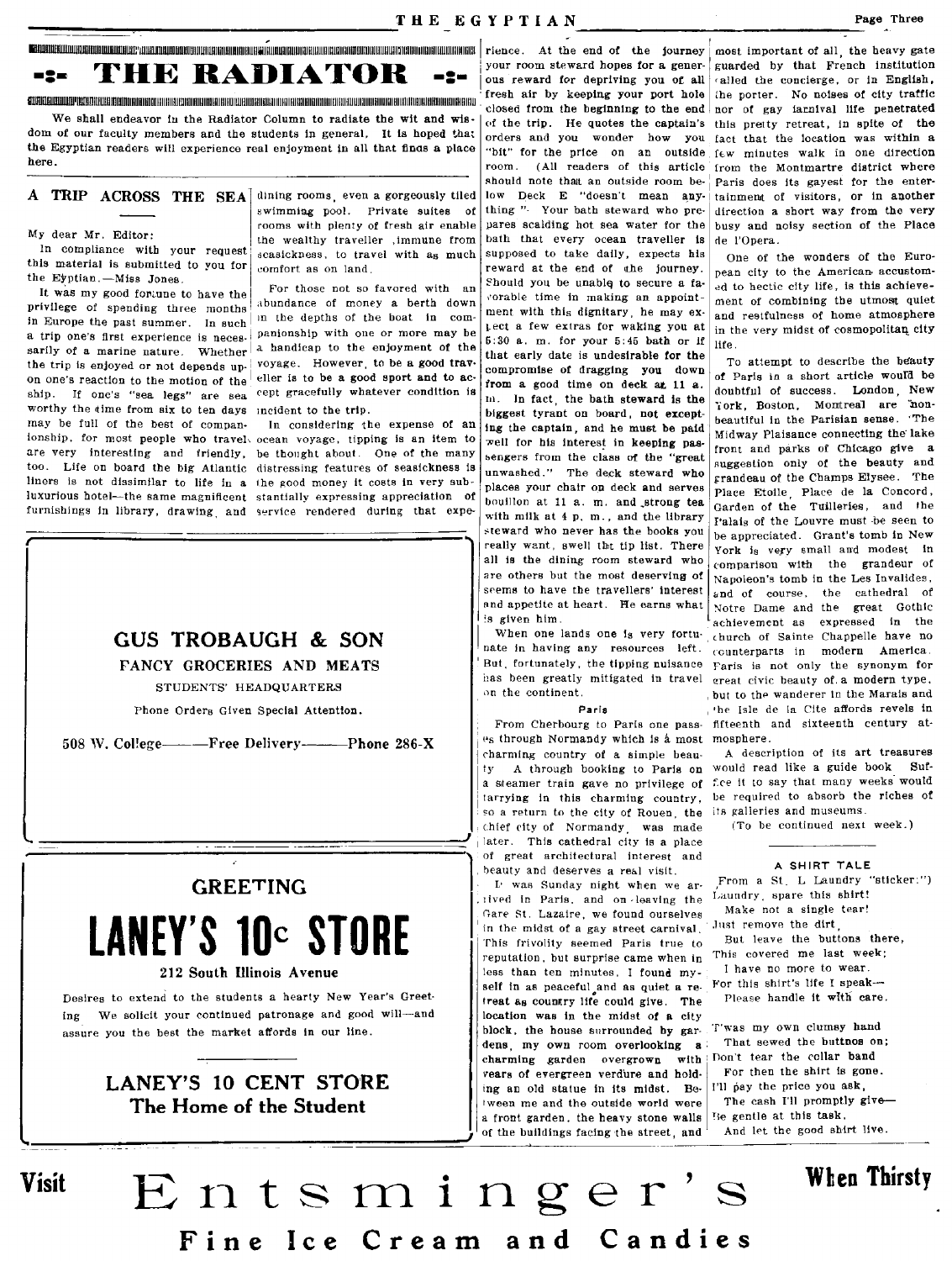### Page Four

THE EGYPTIAN

# THE EGYPTIAN

Main Building, Room 16

University Exchange No. 17

Entered as second class matter at the Carbondale Post Office under the act of March 3, 1879.

Published every week during the Collegiate year by the students of the Southern Illinois State University, Carbondale, Ill.

|                 | EGYPTIAN STAFF         |  |  |  |  |
|-----------------|------------------------|--|--|--|--|
| Editor-in-chief |                        |  |  |  |  |
|                 | D. Ransom Sherretz '23 |  |  |  |  |

Literary Editor........ Earl Y. Smith '21 Organization Ed...Grace Eagleson '23 Social Editor......Ruth Waddington '23 News Editor.........Velma Harrison '23 Feature Editor.......Sue Ellen Lay '23 Athletic Editor.... Merle Crawford '24 Sporting Editor......Charles Renfro '26  $A$ Exchange Editor........Alfred Purdue '24  $\overline{A}$ Cartoonist.........................Joe Thomas '24  $\vert$  A Humor Editor......Lynn McCormack '25 ا∆  $\mathbf{F}$ 

## **EGYPTIAN BOARD Business Manager** August C. Meyer '23

| dv. ManagerRalph Bailey '23 |  |
|-----------------------------|--|
| dv. ManagerCecil Davis '25  |  |
|                             |  |
| ollegeElbert Worrell '23    |  |
|                             |  |
|                             |  |
| formalPercel Followell '24  |  |
| cademyRussell Clemens '25.  |  |
|                             |  |
|                             |  |
| cademyDaniel Williams '28   |  |
|                             |  |



### **NEW YEAR'S RESOLUTIONS**

New Year's resolutions, like girls' promises, are made to be broken. But one resolution we, of the S. I. N. U. should make and keep unbroken, and that is; Resolved: that we will not during the balance of the year, throw candy-wrappers or any other article upon the campus which will litter. it up

What an eye-sore our campus is to persons who are accustomed to neat public or private places. Of course a person who has been reared (or raised) in a home where the floors, lawns, etc., are always littered with papers, filth and other stuff do not notice the campus being untidy. And such persons may be expected to strew papers and other filth over our beautiiul grounds. But such persons are not the only ones who commit the indecent offense. Instead, many students from our better homes for some reason or reasons have failed to establish the ideal of neatness and they, too, go carelessly about littering the campus with any waste paper they may have.

This, I believe, is really an important problem. And one worthy of being championed by any or all of our better student organizations. Why not our clubs pass resolutions to clean up and keep cleaned our campus? Let us start a clean-up campaign. What do you say? Did you ever visit an army camp where 2,500 men spend both their days and nights, and note the absence of match sticks, paper or any other filth? Yet 90 per cent of them smoked. If a heterogenious bunch of men can spend 224 hours a day in a small cantonment and keep it clean, 1,000 college students should be able to spend 8 hours on the campus without such disgraceful scattering of papers and other filth.

## **AG CLUB MEETS**

regular meeting of the term, Wednesday evening, 7 p. m., January 3rd, 1923.

### Program

Reading ................Opal Barlow Debate: A very important economical question was discussed: Resolved. That no person, company, or corpor-

ation should be permitted to own more than 160 acres of tillable land.

Affirmative-E. Y. Smith, Ralph Warren.

Negative-John Hunsaker. Ausby Hendy.

The affirmative set forth the unjust-The Agricultural Club held its first ness of a monoply of land ownership and the social and economical necessity of its limitation. The negative argued that the amount of land owned by one person rightfully adjusts itself according to the capacity of its own-

> The affirmative won the decision after a spirited debate. The club upheld the side of the affirmative by a unanimous vote.

> All students are invited to attend and become members of the Ag Club. Programs are posted regularly every week in Mr. Muckelroy's room.

# **SENIOR A HERO**

as you read this article.

In order to spare the Egyptian a epetition of the late unpleasantness. the Waller Libel Suit, the writer leems it wise to speak of the person who is to be the chief actor in this story, as Mr. Z. The letter is signi-<sup>s</sup>cant and will enable the reader to out any extravagant expenditure of mental energy.

But 10 get to the story! Mr. Z. decided to spend a recent vacation somewhere in the "St. Louis District." as they say in geology. One prening he in company with a select member of the fair sex who is nearly all the fish in the sea so far as he is concerned, decided to go to a neighborbood frolic which was to be he'd n a new commodius and pretentious community house. They went. The party was grand and everything was a howling success. After a while the fun abated somewhat and some of the merry makers decided to prepare some "hor dogs" in the basement of the hall, to serve as a midnight lun An antique oil stove was resurrected. from nowhere and lit. Everything ty of action. The oil stove was a mass of flames, a rouring, seething luminous object which was spectacular but dangerous. The more timid guests ran pell mell and yelled "Fire!" The lass timid crowded around and gave suggestions. They gave suggestions. lots of suggestions, but the fire increased alarmingly. The situation was acote, the need urgent. Here Mr. Z., sprang into the breach. He comprehended the situation at a addition to special work. glance. A rapidly developing situation to which adequate adjustment had been temporarily blicked. Oh. ves, he had an idea already to meet chapel hour. Important. All memthe crisis. You see Mr. Z is quite a hers are urged to be present shark in Chemistry. He knows that a l'yrene fire extinguisher contains a soution calculated to extinguish fires tending Dennison University in Ohio. under the most trying conditions. He recalled having seen one upon the McM'nn is a Junior in the Senior wall that evening. Quick as a flash College work.

he bounded upstairs and returned with the device. With a practiced 'Know ye not seniors that there is a | hand  $h_{\theta}$  jerked this that and the other here in your midst? Well, that there and set it going. The fire dies down s will become increasingly evident but in doing so it emitted terribly obnoxious and deadly fumes. The bystanders fled. Mr. Z. stood alone surrounded by the asphyxiating fumes. In desperation he wrenched a window open and stuck his head into fresh sir, keeping the extinguisher at work the while. A highly complicated affair Soon the fire was completely guess the identity of the Senior with subdued, the building was no longer in jeopardy and Mr. Z. bad been tried and not found wanting. He was a hero. The hero slowly ascended the stair steps. When he reached the upner floor, he faced a crowd of admiring oplookers. Those of the fair sex predominated. He was immediately "Hobsonized." Nothing was too good for him for hadn't he saved property and lives? Mr. Z. emerged from the hall a hero in the eyes of everyone and more especially in the eyes of THE one.

> Of course Mr. Z. will receive Carnegie Medal for such an exhibition of the unusual.

# MISS GRAVES NEW HEAD OF WOMAN'S DEPT.

Miss Louise Graves assumed her went along smoothly for a while. duties as head of the department of Then suddenly there was action, plen-physical education for women at the beginning of this term. She succeeds Mrs. C. E. Gum, formerly Miss Wanda Newsum, who resigned. Miss Graves was formerly head of the department of physical education at Santa Maria College, at Santa Maria. Calif., and has been in charge of important work in other schiols in this department of education. Her training was received at H rvard University and University of California in

## G. A. A.

Regular business meeting today at

Lucile McMinn, who has been atregistered here for this term. Miss

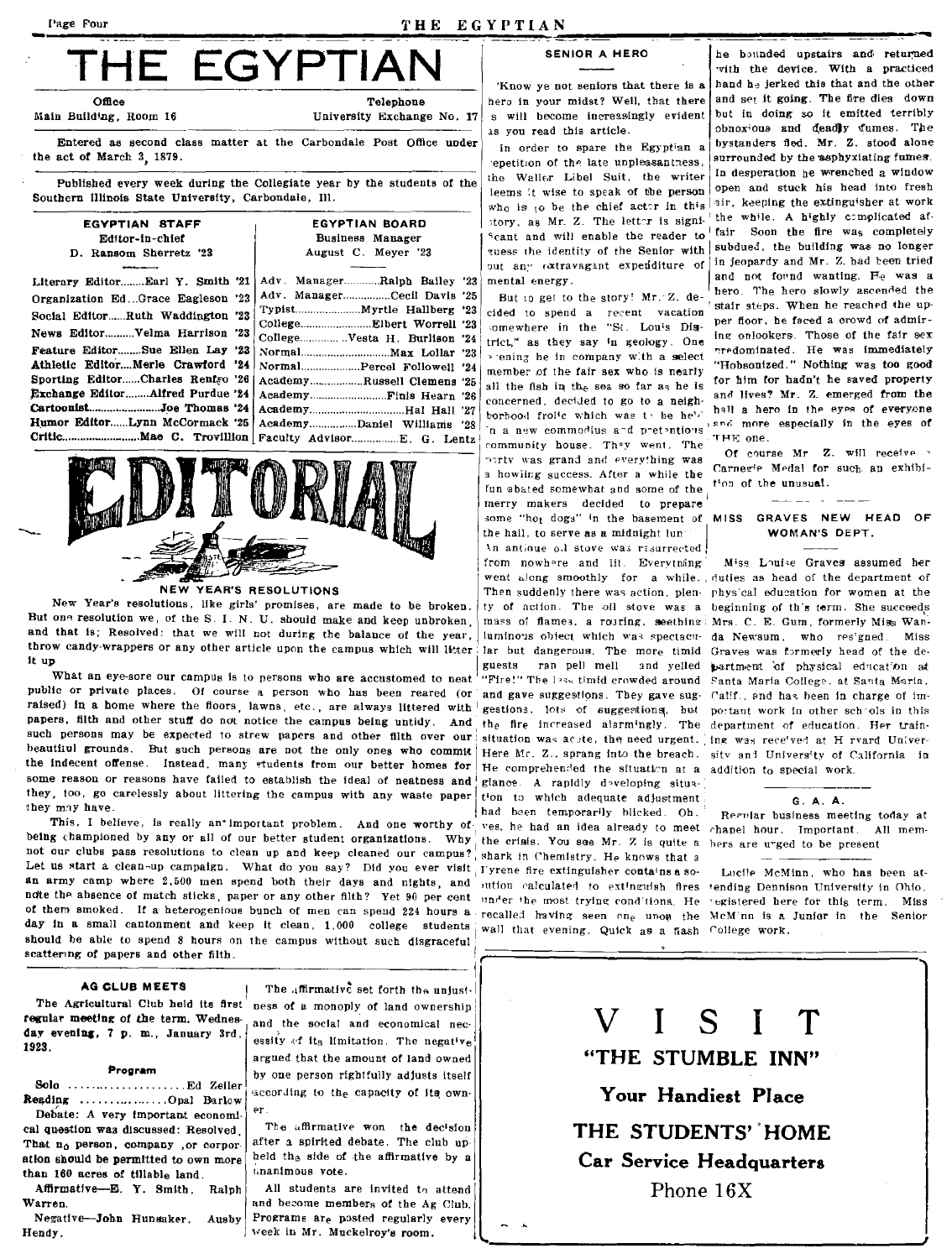**Barth Theatre** 

**JANUARY** 8th and 9th The Wonder Picture, "MY FRIEND, THE DEVIL"

Based on the famous novel, "Doctor Rameau"<br>FOX NEWS

WEDNESDAY. JAN. 10th SHIRLEY MASON. in "YOUTH MUST HAVE LOVE" Sunshine Comedy "The Pirate" **MUTT & JEFF** 

THURSDAY, JAN. 11th Lois Wilson, Helen Ferguson. Theodore Roberts, Milton Sills  $-IN$  . "MISS LULU BETT"

**COOK COMEDY FOX NEWS** 

FRIDAY, JAN. 12th WILLIAM FARNUM, in "WITHOUT COMPROMISE" ELAINE HAMMERSTEIN, in "UNDER OATH" DOUBLE PROGRAM

SATURDAY, JAN. 13th ALICE LAKE in "KISSES" RUTH ROLAND, in "TIMBER QUEEN"

3 DAYS-JAN. 15, 16, 17 "WHEN KNIGHTHOOD WAS IN FLOWER"

FRANK LAUDER, VETERAN **EMPLOYE, DEAD** 

Frank Lauder, for more than fif- here teen years chief engineer, died at his Don't shed no tears on him, for he home here last week. Mr. Lauder 1s low down 'couse he likes to be. resigned about a year ago on account He's one of them guys that's awful of his failing health. He was sixtynine years old.

**RURAL CLUB** 

Readers of the Egyptian will remember the notice some weeks ago that the Rural Club meets every Tuesday evening in Zetetic Hall at 7:00 n. m. You will also remember that the purpose of the club was stated as being the aim to develop the literary talent of its members. We don't ask anyone to let us decide how efficient the club is, but we do ask and invite all who are in any way interested to come out tonight and hear the following program.

keading ....................... Ruth Timmons Optional ...................... Spencer Morrett Prophecy ................... Clarence Sanford 

THE CROAKER Once on the edge of a pleasant pool, Under the bank where 'twas dark and cool Over the water where the bushes hung And rushes nodded, and grasses swnne. Jest where the crick flowed out'er the hor. There lived a grumpy and mean old  $f\mathbf{r}\alpha\mathbf{r}$ Who'd set all day in the mud and soak And jest do nothing but croak and croak.

Till a blackbird hollered. "I sav. you krow

What's the matter down there below. Are you in trouble or pain or what?" The freg said, "Mine is an awful lot With nothin' but mud and dirt and slime

It's a dirty world." so the old frog spoke,

And there he'd sit and crock and croak

"You're looking down." the blackbird said

"Look at the flowers overhead.

Look at the best and butterflies.

Look at the beautiful skies,

Look up, old fellow. Why, bless your soul.

You'ne looking down in a mus'rat hole."

And then with a gurgling sob and choke

The blamed old critter would only creak.

A wish old turtle, who lived quite near.

Said to the blackbird, "Friend, see

glad

To be so miserable like and sad. I'm telling you something that ain't no joke.

Don't waste your time on folks that  $\mathop{\rm cros}\nolimits$ k."

-Exchange

## WATCH YOUR STEP

Abe Martin says, "There hain't much difference between gettin' hit by a car goin' twenty miles an hour on one goin sixty-five miles an hour. 'cept we're allowed a few minutes to "it our affairs in shape." All of which brings us to our subject of who's to do the watching in this riding and walking question. One day during the holidays we dashed across the street right in front of a Ford coune. Fortunately the driver horned. and by jumping some ten feet up and out we managed to eslutely! We can't put all the blame SOCRATIC OUTLOOK BRIGHT FOR on the driver, though most people do. Abe says, "We kin watch out fer a train and we kin watch out for a street car, but there's gettin' to be no way t' avoid 'cept to be in one or stay at home When it comes to public safety, what's the difference between a passenger train tearin' through th' city streets an' a string of vicious autos? Nothin', 'cept we kin tell whata train n' cars is goin' to do."

We agree there is that side to it. but as long as people are jay-walkers they're liable to be hit; so our parting advice is watch your step. look both ways and pick up some speed vourself-and the autos will get out of your way.

### U. HI AND C. HI CLASH DURING **VACATION**

Both Teams Evenly Matched but U. Hi Were Unlucky on Hitting Baskets.

The Carbondale Community High School won from the U. H. S., 25 to 16 in a hard fought battle at the Normal Gym Friday, Dec. 29. The game was very fast and excellent team work was displayed by both teams. U. High took the lead and held it the first quarter, but after that old man jinx got them and they did not make but one more field basket the rest of the game. The C. C. H. S. did not get through cur guard very much, due to the excellent guarding of Captain Hickey who played in Brimm's place, but they were lucky on long shots. The game was very rough and many fouls were called on both teams.

The U. Hith lineup was: C. Renfro. R. Eridges and Clyde Crawshaw, forwards; Meffert, center; and Capt. Hickey and Loy. guards. Belts of Marion refereed, S. Williams kept score and Allen kept time.

# 1923

While the year 1922 was a Blanner year for Socratic Society the outlook an automobile for the future is still more rosy.

To start the year 1922 with the spirit the Socrats gathered early in January for the smapplest social S. I. N. U. had seen in many a day. After such a start does anyone wonder that the Socrats won the Annual Society Basket Ball Tournament.

To keep up the good work we then annexed the Egyptian Loving Cup which we hope we shall see in the near future.

With the only tent show on the grounds and the Carnival Queen a loval Socrat what else was there for the judges to do but award us the blue ribbon.

Our 1922 Spring play "Clarence" was voted by many critics as one of the best comedies ever presented in the Normal auditorium.

The present student body will remember the presentation of the traveling bag to our coach and our pledged lovalty to the team.

Can anyone forget Andy Gump. In addition to receiving the first prize. for comedy, recognition was given the Socratic Society by dailies of St. Louis and Chicago.

The Socrats were the first on ranization to go on record and pledge financial support to the Home-Coming when fiftyseven of our alumn', including the founder of the organization came back to us.

Our ambition and aim is to continue past performances and we cordially welcome you at Socratic Hall at 6:30 Friday evening each week this term.

## COMMITTEE.

Clara Heaton, who has been attending the University of Chicago, entered here this term. Miss Heaton is a Junior in the Senior College work.

IF YOU HAVE BEAUTY WE TAKE IT-IF NONE, WE MAKE IT!

TACKITT'S STUDIO

SECOND DOOR WEST OF BARTH THEATER Special Price made to Students on Pictures.

# STUDENTS' HEADQUARTERS

Drugs, Sundries, Stationery Fountain Pens and **Toilet Articles** 

# W. O. HEARN, Druggist

Carbondale Candy Kitchen Manufacturers of Candy and Ice Cream

Carbondale, Illinois

Page Five.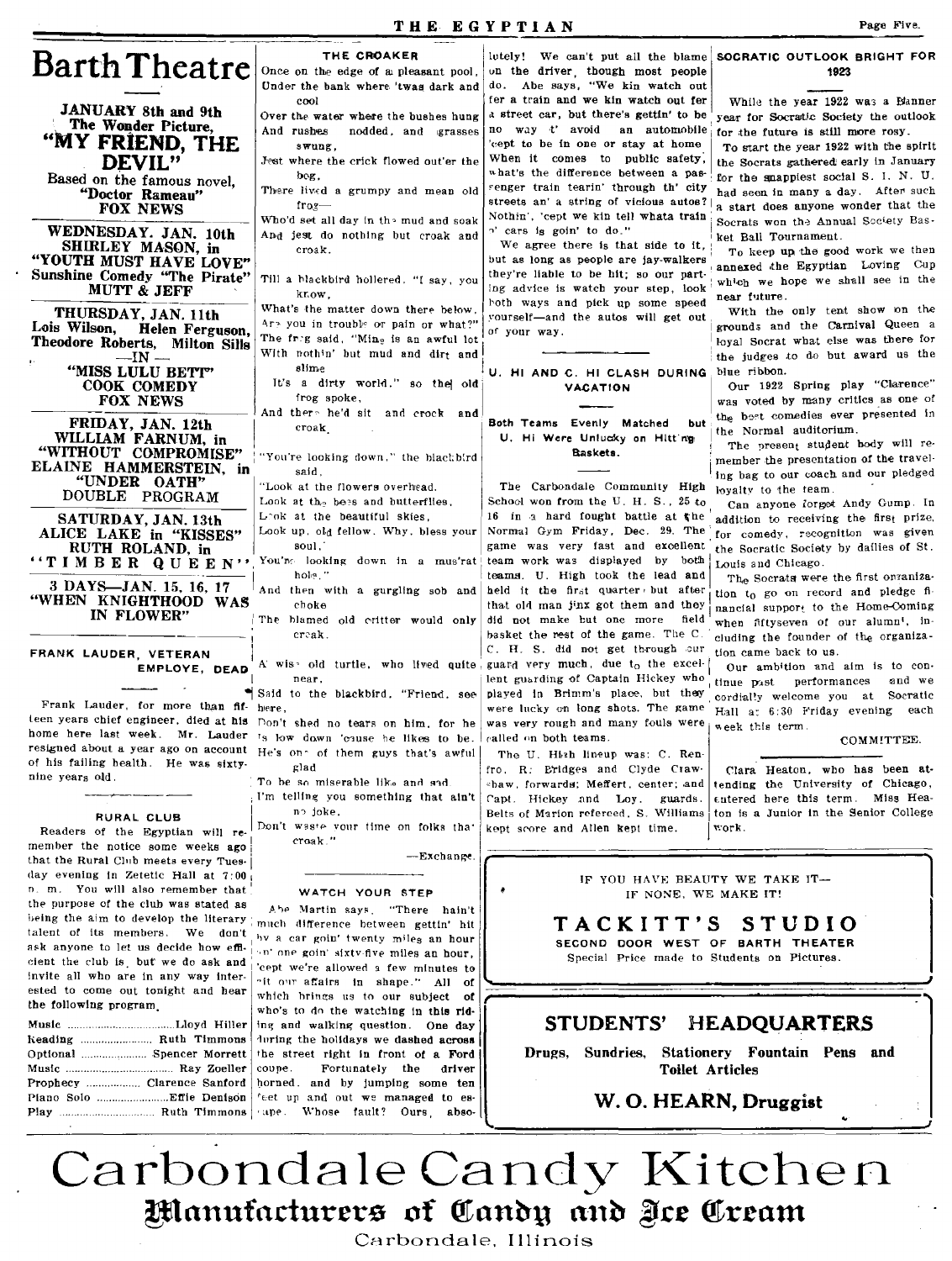## THE EGYPTIAN

LINGER JNAPS,

Ana: Why didn't you call for help when he kissed von? Bertie: He didn't need it.

Page Six

James Mohan says his corns are not any better after taking two cans of corn syrup.

Freshman's Parents: (In first visit.) Is this where Frank Davis lives? Irate Landlady: Yes, bring him in.

Why will a girl cover fifteen miles on the dance floor and then refuse to walk home?

So this is the end, said the quarter-back, as he pushed him in the face.

Block that kick, cried the exquarter, as father was heard descending the stair.

Jack Wiley '22 was here Monday, Registration day He is now attending Monmouth College

Alfred Purdue entered school here last week. He had been at the Teachers' College at Charleston

Mr. Lentz: The Ancients considered the liver the seat of affection. What is it now? Cary Davis: The knee.

T. Speer: Was she shy when you asked her age?

vears.

The long skirt has come back again. It's three more months till spring. The winter term has just begun. Oh death, where is thy sting?

Pat: What did you put in you're girl's stocking Christmas? Biscuit: Nothing, I liked what was in it pretty well.

Deneen Watson '22 and Albert Becker '22 visited here the last week. They are both attending the University of Illinois this year. Ruth Edna: Are you sure your

arm is where it belongs? Piggy: Why-er-it's not even touching you R. E. I know it.

All kinds of Shoes Cleaned, Dyed and Shined CARBONDALE,  $DOC'S.$ A T Located in Batson's Barber Shop

Ruth Keith, a graduate of last FATHER OF ZETETIC SOCIETY year, visited at Anthony Hall, Tuesuay evening. Miss Keith is teaching in Cicero this year.

Mr. Tracy Bryant lectured on penmanship at the National Commercial Teachers' Federation in Chicago December 27th.

Miss Bover: Does any question embarrass vou?

Seal Bradford: Not at all. The questions are quite clear. It's the answers that bother me.

Carroll Moore. "I am sure Cupid ball contests. has nothing to do with the alphabet Louise Williams: "Why not?"

C. M.: "Because if he had he would have put 'U' and 'I' closer torether

Ed Carter: Shay, officer, wheresh corner?

Officer: You're standing on it. Ed: Shay, lishen officer, if I jump up will you pull the darn thing trom under me? It hursh my feet.

M. Hamilton: (At the wheel.) Don't you feel a little chilly? Don't you think you had better have something around you?

Ruby L.: Well, walt till we get a little farther out into the country, Marvin.

He was kneeling down before her. Ira B.: Yes, I imagine about ten His upturned face was eloquent in its feeling, his dark brown eyes again ask her the question. He was a . good looking fellow, with wavy auburn hair And so you could not blame her for her answer. Any girl would have said yes. She returned his steadfast gaze and spoke, "Yes. I'll take the shoes."-Astonisher.



**MARKET STATE OF A SET OF A SET OF A SET OF A SET OF A SET OF A SET OF A SET OF A SET OF A SET OF A SET OF A SE** 

# **DIES**

The Egyptian is in receipt of a copy of the Bloomfield News from Bloomfield, Indiana, tell'not of the ueath of John E. Illes of that place. Mr. Illes attended school here in the early beginning of the University, be'ning very much in the organization of the early school activities. He with the aid of five others were the founders of the Zetetic Literary Society, which is the oldest organization on the campus. Mr. Illes also represented the school in boxing and base-

LOST Large Cameo ring. **Return**  $\mathbf{t}$ Egyptian office and receive reward. Adv.

> Boys, the Baracas' Need You

**First Baptist Church**  $9:30a.m.$ 

**Carbondale Laundry** 215 West Main Street Carbondale Ill. Phone 219

WE CALL FOR and DELIVER

Hair Dressing. Marcelling Manicuring, Shampooing. Scalp Treatment. Facial Massage

> Johnson Beauty Shop Over Winters' Store. .<br>Main 279.'

# Christian Church Sunday School

All Students Cordially Invited  $9:30$  Sharp

Good Music

Good Teachers

# PUD'S TAXI

WHEN YOU THINK OF TAXI THINK OF PUD OLD TAXI DRIVER

 $114 -$ Phone——  $-114$ 

# **RATHGEBER BROS.**

Anything and Everything For the Student and School

> Carbondale, Illinois Murphysboro, Illinois

 $\mathbb{Z} \subset \bigcup_{i=1}^n \mathbb{Z} \bigcup_{i=1}^n \mathbb{Z}$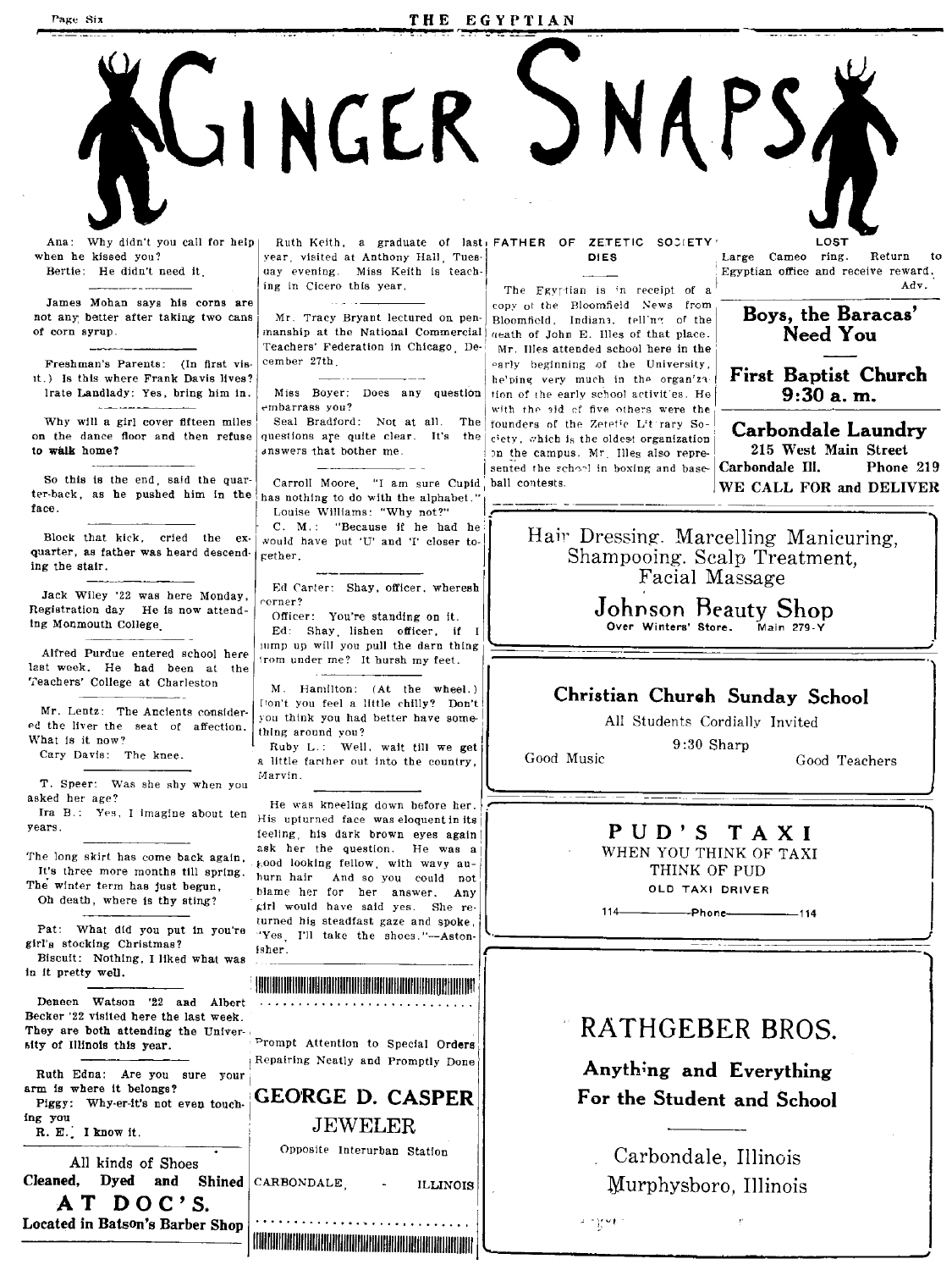## **GOSSIPY CHATS ABOUT** THE LATEST BOOKS AND THEIR AUTHORS

## "Rough-hewn"-Fisher

Its been many moons since we-ve read a book we liked so well as "Rough-hewn, by Dorothy Canfield Fisher. The more of her we read the more we're convinced that she must be a woman of many talents and real genius. In her "Brimming Cup" we could understand how she could depict the life of a real mother in Marise, for Mrs. Fisher is a mother of several children in the little village up in Vermont. But what we can't understand in "Rough-hewn" is how a woman who has never played football or liven in a frat house can worship of the American college write so understandingly of the college life of Neale Crittenden. Oh, certainly, we know her father was at it thoroughly American. Whether one time president of the University you helieve in love at first sight or of Kansas, but we still insist she surely didn't play football, and yet in it when you read "Rough-hewn." listen to this realistic touch she it did, though, take them such a gíves-

cal football; to pick openings in a vou had read "The Drimming Cup." broken field, to jump from a crouch- a sequel (though written first) to this ing start the instant the ball began novel and you knew that Neale and

ing at top speed in three places, in- tired out with your watchful waiting stinctively to hurdle when the der fense was on the ground, to bull over it with churning knees when it was waist high, to lower his head and look away. He gazed at her as ram through when it was standing up, and always to kick, crawl, squirm the ball forward, even if it was only a half an inch. All that Autumn he played football thought football, dreamed football, lived footnall. The savage Spartan football tode was his code; to do anything, everything for a team-mate, for the team; to fight as hard in midfield with the score hopelessly against him as half a yard from the enemie's goal line," etc., etc

Every athlete should read this. The youth for athletics truly could not be handled with more understanding. It not you will find there is some truth long time to find each other-a bit "Neale also learned much techni- consoling we must admit-but after to move, to find his stride and be go- Marise must meet, you were a trifle

> This space reserved for McPheeters - Lee & Bridges

-till page 393 finally came and with it, "He was still too lost in his own chanted dream to be able to move, to though she were part of the night, of the beauty." This all happened in Italy-moonlight 'n everything. Then only a hundred more pages and the story ends.

The book gets its name from There's a divinity that shapes our ends.

Rough-hew them how we will."

### HOME-COMING 1923

Home-coming Day is no longer a inare incident in the school life of the S. I. N. U. It has now become an institution. The graat success of this Why not sing about its praises, year's - ffort settled that. The day has won a place in the regular school calendar. N.xt June when you get yous n w catalogus turn to the calendar and see what days have been set. President Shryock has already ap pointed a committie from the faculty, consisting of all alumni members Soon this preliminary committee will call in representatives from the several classes.

Ways and means are now being discussed, and probable, date set. The exact date cannot be set until Coach McAndrew arrang d his football schedule for next year. The date will probably be set about the first or second Friday in November. Before that date the football team can hardly get into first class shape because of the lateness of the beginning of school. The weather is generally the uncertain to place the day as late as the middle.

In all probability the attractions will be in general about what they were this year, an informal reception. class centests. home-coming play. alumni breakfast, society revnions. football games and home-coming As near as I remember dance.

Classes should begin at once to incubat<sup>o</sup> ideas for stunts. Let every one be a booster and begin at once to talk homecoming. Watch for the I lay down in the gutter, dote. If you are away teaching make your plans to come back. Everybody to sether and we shall make it a great. day.

Service Shoe Shop and Shine Parlor -Next to-HEWITT'S DRUG STORE All Students are invited i  $-10$ attend the B.Y.P.U. Baptist Church five from the Fall term First

# OUR SCHOOL

We can knock it, we can rap it, We can kick it, we can scrap it, But let's advertise our school another way.

- Let us laud it and applaud it.
- Let's commend it and defend it.

Till the state shall know we mean just what we say.

We can rake it, we can break it, We can make it or forsake it.

- Just by the way we talk about our
- own. We can boost it, we can shove it,
- We must talk it, we must love it,

If we want it to go up instead of down.

Mention all its happy phases.

- Show the state the best school on the map.
- Boost it at the store and table,
- Boost it when and where we're able. All together now-let's boost and "can" the rap.

DON'T FOR THE LIBRARY

DON'T let the magazines tempt you when you have studying to do. DON'T read over your neighbors'

shoulder. DON'T smile and look amused when the atmosphere is quiet and everyone is studving.

DON'T let your shoes squeak when walking about-this detracts attention from lessons.

DON'T move your lips when reading, just get permission to read aloud.

DON'T sit too comfortably because it's a good place to fall asleep.

DON'T ask Miss Heron everything. try to find some books yourself.

## ODE TO A PIG

- It was late in last December
- I was strolling down the street in maudlin pride.

With my heart all in a flutter,

And a pig came up and lay down by my side.

While I lay there in the gutter,

With my heart all in a flutter,

A lady passing by was heard to say:

"You can tell a man that boozes

By the company he chooses,' And the pig got up and slowly walked away.

## CHARLESTON ENROLLMENT

According to the Teachers' College News from Charleston their attendance for the Winter term is as follows: Boys, 174; girls, 325. Total attendance in both High School and College, 499 This is a decrease of

**JEWELER** 

 $Z$ EC Tum

OPTOMETRIST